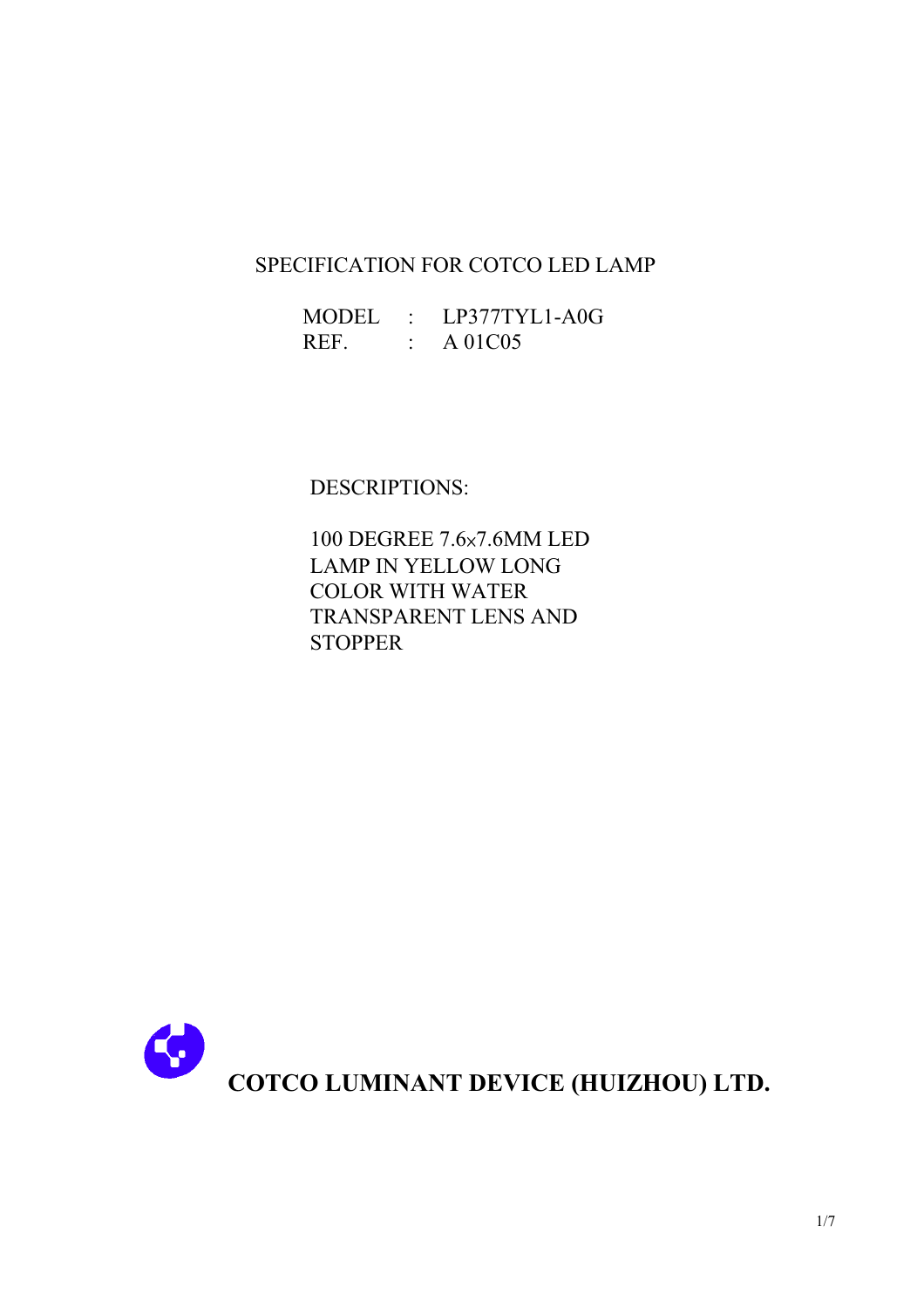| DOC. NO.: | SPE/LP377TYL1-A0G |
|-----------|-------------------|
| R E.F.    | A 01C05           |

## **DIMENSION DRAWING**

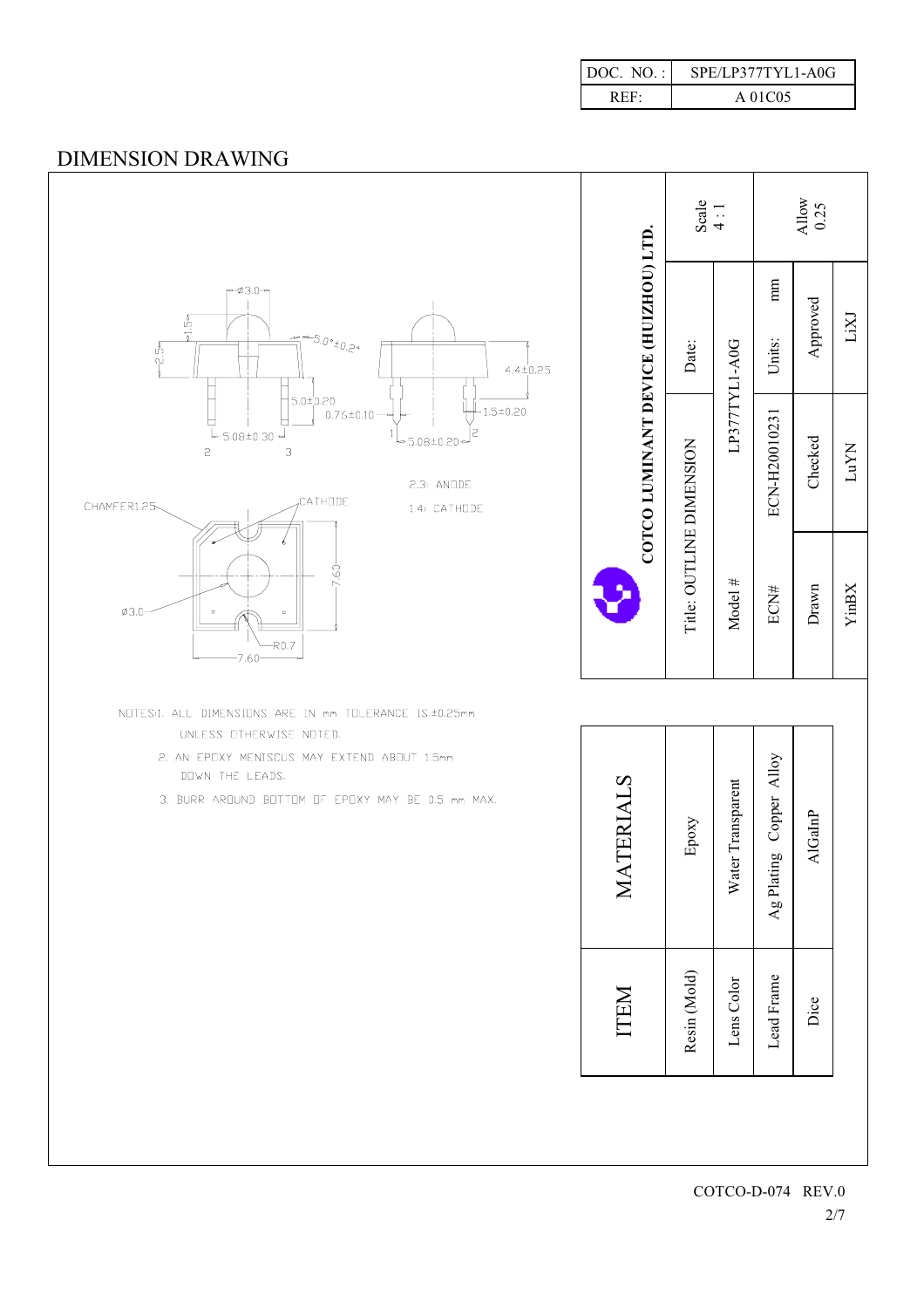| SPE/LP377TYL1-A0G<br>DOC. $NO.$ : |         |  |  |
|-----------------------------------|---------|--|--|
| REF.                              | A 01C05 |  |  |

These specification shall be applied to the LED model # LP377TYL1-A0G,

which is supplied by Cotco Luminant Device (HUIZHOU) Ltd.

# **SPECIFICATION**

Absolute Maximum Rating  $(T_a = 25^{\circ}C)$ 

| <b>Items</b>                                                            | Symbol           | Absolute maximum Rating                                           | Unit        |  |
|-------------------------------------------------------------------------|------------------|-------------------------------------------------------------------|-------------|--|
| <b>Forward Current</b>                                                  | $\rm I_{F}$      | 70                                                                | mA          |  |
| Peak Forward Current<br>pulse width $\leq 0.1$ msec<br>duty $\leq 1/10$ | $I_{FP}$         | 200                                                               | mA          |  |
| Reverse Voltage                                                         | $V_{R}$          | 5                                                                 | V           |  |
| Power Dissipation                                                       | $P_D$            | 150                                                               | mW          |  |
| <b>Operation Temperature</b>                                            | $T_{\text{opr}}$ | $-40 \sim +100$                                                   | $^{\circ}C$ |  |
| Storage Temperature                                                     | $T_{\text{stg}}$ | $-40 \sim +100$                                                   | °C          |  |
| Lead Soldering Temperature                                              | $\rm T_{sol}$    | $260^{\circ}$ C for 5sec<br>(3mm from the base of the epoxy bulb) |             |  |

Initial Electrical/Optical Characteristics  $(T_a = 25^{\circ}C)$ 

| Items           | Symbol            | Condition     | Min. | Typ. | Max. | Unit    |
|-----------------|-------------------|---------------|------|------|------|---------|
| Forward Voltage | $V_{\rm F}$       | $I_F = 70mA$  | 2.2  | 2.6  | 3.0  |         |
| Reverse Current | $\rm I_R$         | $V_R = 5V$    |      |      | 100  | $\mu$ A |
| Wavelength      | $\lambda_{\rm D}$ | $I_F = 70mA$  | ---  | 591  |      | nm      |
| Luminous Flux   | $\Phi_{V}$        | $I_F$ = 70 mA | 2200 | 3500 |      | mlm     |
| 50% Power Angle | $2\theta\%$       | $I_F = 70mA$  | ---  | 100  |      | deg     |

Ranks Combination\*

| Flux<br>Dominant<br>Wavelength | Rank R<br>2200-3000 mlm | Rank S<br>3000-4180 mlm | Rank T<br>4180-5860 mlm |
|--------------------------------|-------------------------|-------------------------|-------------------------|
| X2<br>584-587 nm               | ¤                       |                         |                         |
| X3<br>587-590 nm               |                         | ¤                       | ¤                       |
| 590-593 nm<br>X4               | ¤                       | ¤                       | ¤                       |
| 593-596 nm<br>X5               | ¤                       |                         | ¤                       |

One normal delivery will include all ranks listed above.

The quantity ratio of the ranks is decided by COTCO.

Measurement Uncertainty of the Luminous flux :  $\pm 15\%$ 

Measurement Uncertainty of the Dominant Wavelength  $\pm 1.0$ nm \* $\Phi_{V}$  test condition: If=70mA.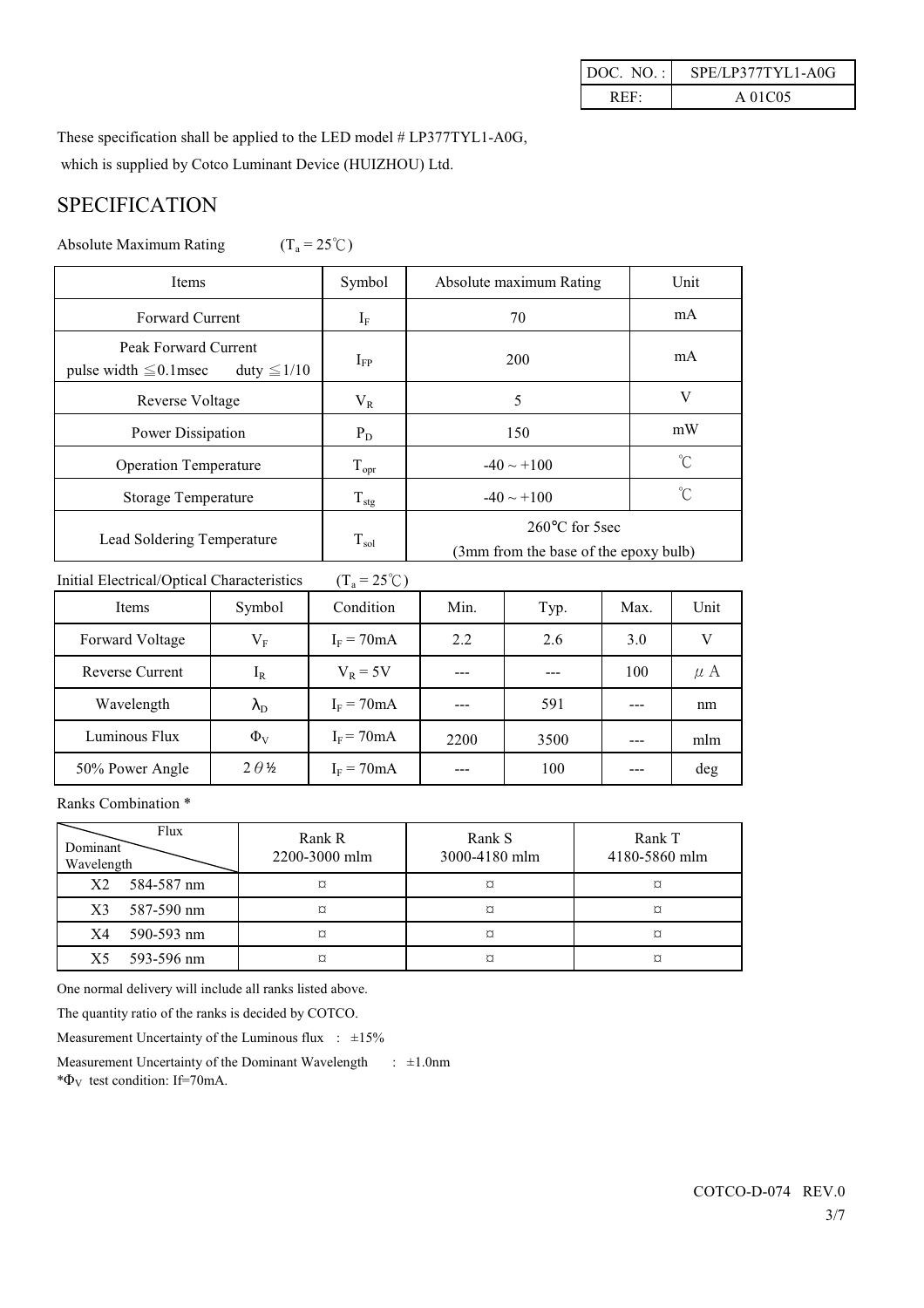| DOC. $NO.$ : | SPE/LP377TYL1-A0G |
|--------------|-------------------|
| R E.E.       | A 01C05           |

# **RELIABILITY**

#### Test Items And Results

| Type                    | <b>Test Item</b>                                                                                                               | REF.<br>Standard                       | <b>Test Condition</b>                                                                                                   | Note                     | Number of<br>Damaged |
|-------------------------|--------------------------------------------------------------------------------------------------------------------------------|----------------------------------------|-------------------------------------------------------------------------------------------------------------------------|--------------------------|----------------------|
|                         | Temperature Cycle                                                                                                              | <b>JIS C 7021</b><br>$(1977)A-4$       | $-40^{\circ}C \Rightarrow 25^{\circ}C \Rightarrow 100^{\circ}C \Rightarrow 25^{\circ}C$<br>30mins, 5mins, 30mins, 5mins | 100 cycles               | 0/100                |
| Environmental Sequence  | <b>Thermal Shock</b>                                                                                                           | MIL-STD-<br>107D                       | $-40^{\circ}C \Rightarrow 100^{\circ}C$<br>15mins, 15mins                                                               | 100 cycles               | 0/100                |
|                         | $30^{\circ}C \Rightarrow 65^{\circ}C$<br>High Humidity Heat<br><b>JIS C 7021</b><br>Cycle<br>$(1977)A-5$<br>90%RH 24hrs/1cycle |                                        | 10 cycles                                                                                                               | 0/100                    |                      |
|                         | High Temperature<br>Storage                                                                                                    | <b>JIS C 7021</b><br>$(1977)B-10$      | $T_a = 100^{\circ}C$                                                                                                    | $1000$ hrs               | 0/100                |
|                         | $T_a = 60^{\circ}C$<br><b>JIS C 7021</b><br>Humidity Heat Storage<br>$(1977)B-11$<br>$RH = 90\%$                               |                                        |                                                                                                                         | 1000hrs                  | 0/100                |
|                         | Low Temperature<br>Storage                                                                                                     | <b>JIS C 7021</b><br>$(1977)B-12$      | $T_a = -40^{\circ}C$                                                                                                    | 1000hrs                  | 0/100                |
|                         | Life Test                                                                                                                      | <b>JIS C 7035</b><br>(1985)            | $T_a = 25^{\circ}C$<br>$I_F = 70mA$                                                                                     | 1000hrs                  | 0/100                |
| Operation<br>Sequence   | High Humidity Heat<br>Life Test                                                                                                | 60°C RH=90%<br>$\star$<br>$I_F = 70mA$ |                                                                                                                         | 500hrs                   | 0/100                |
|                         | Low Temperature Life<br><b>Test</b>                                                                                            | $\ast$                                 | $T_a = -30^{\circ}C$<br>$I_F = 70mA$                                                                                    | 1000hrs                  | 0/100                |
|                         | Resistance to<br>Soldering Heat                                                                                                | <b>JIS C 7021</b><br>$(1977)A-11$      | $T_{sol} = 260 \pm 5^{\circ}$ ( $10 \text{sec}$<br>(3mm from the base of the epoxy bulb)                                | 1 time                   | 0/20                 |
| Destructive<br>Sequence | Solderability                                                                                                                  | <b>JIS C 7021</b><br>$(1977)A-2$       | $T_{sol} = 235 \pm 5^{\circ}C$ , 5sec<br>(using flux)                                                                   | 1 time<br>(over $95\%$ ) | 0/20                 |
|                         | Lead Pull/Bend Test                                                                                                            | <b>JIS C 7021</b><br>$(1977)A-11$      | Load $2.5N(0.25kgf)$<br>$0 \implies 90 \implies 0^{\circ}$ bend 3 times                                                 | No noticeable<br>damage  | 0/20                 |

\*Refer to reliability test standard specification for in this line.

### Criteria for Judging The Damage

| Item                   |                   | <b>Test Condition</b> | Criteria for Judgment                                                                             |                           |  |  |
|------------------------|-------------------|-----------------------|---------------------------------------------------------------------------------------------------|---------------------------|--|--|
|                        | Symbol            |                       | Min.                                                                                              | Max.                      |  |  |
| Forward Voltage        | $\rm V_F$         | $I_F = 70mA$          |                                                                                                   | Initial Data $\times$ 1.2 |  |  |
| <b>Reverse Current</b> | $1_{R}$           | $V_R = 5V$            |                                                                                                   | $100\mu A$                |  |  |
| Luminous Flux          | $\Phi_{V}$        | $I_F = 70mA$          | Initial Data x 0.65<br>(Total degradation)<br>Initial Data x 0.5<br>(single lamp)<br>degradation) |                           |  |  |
| Dominant Wavelength    | $\lambda_{\rm D}$ | $I_F = 70mA$          | Initial Data $\pm 2$ nm                                                                           |                           |  |  |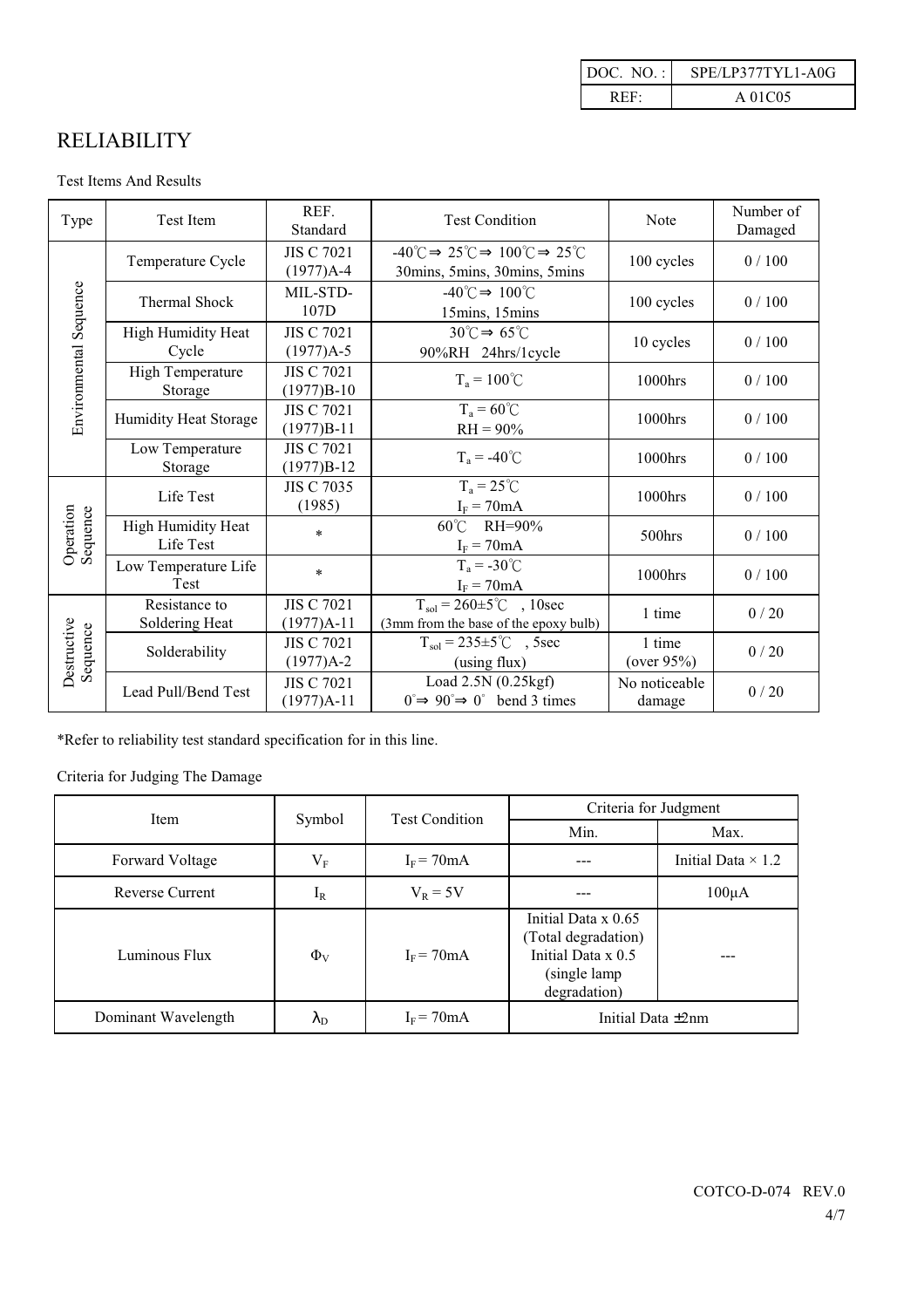| $DOC. NO.$ : | SPE/LP377TYL1-A0G |
|--------------|-------------------|
| REF:         | A 01C05           |

## **GRAPHS**



1. Cathode PAD Area  $(0.18 \times 0.18 \times 2 \text{inch}^2)$ 2. Height above nominal seating plane in inches(0.3inch)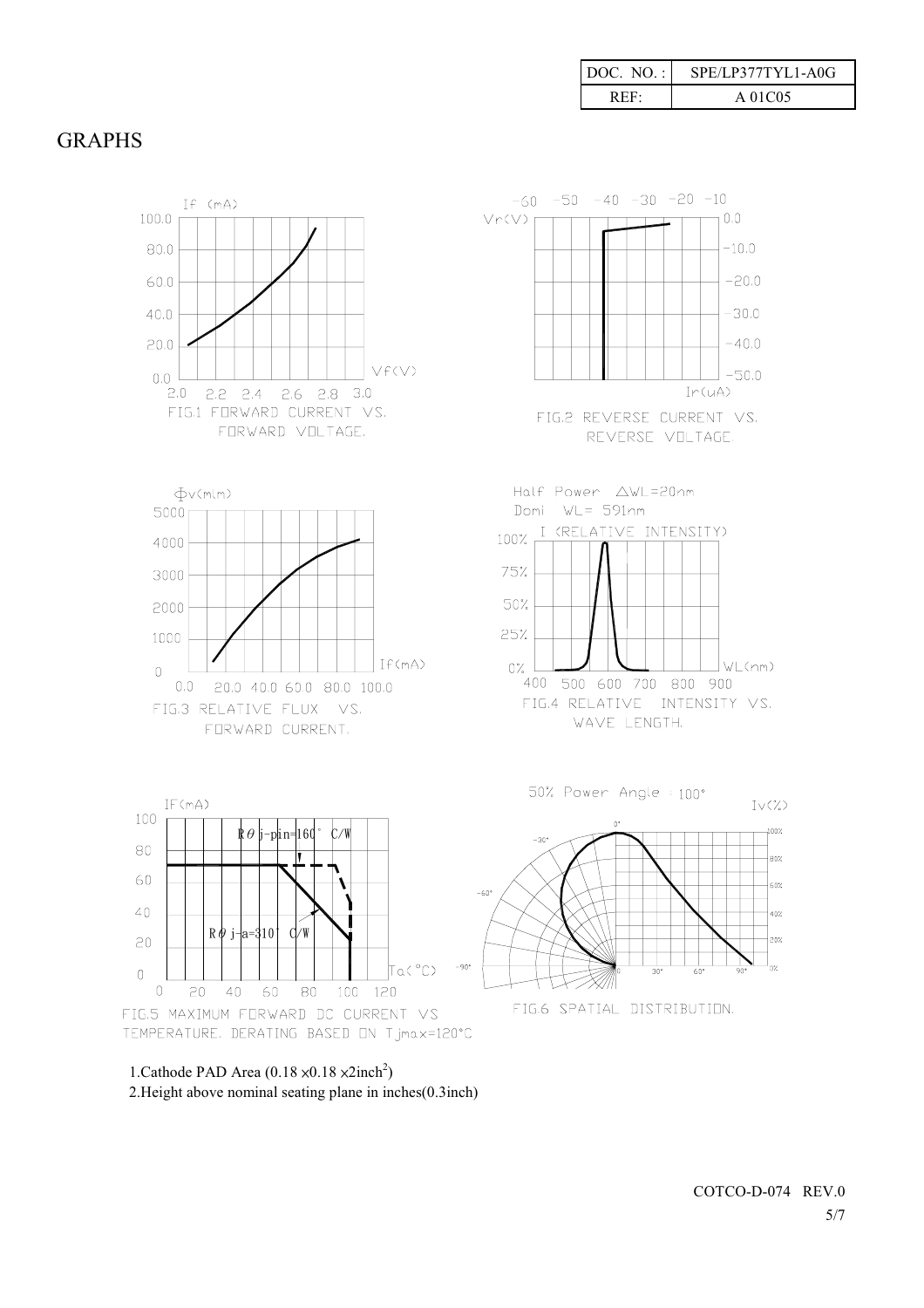| DOC. $NO.$ : | SPE/LP377TYL1-A0G |
|--------------|-------------------|
| REF:         | A 01C05           |

# **TERMS AND CONDITIONS**

- 1. Cotco warrants that its LEDs conform to the foregoing specifications and that Cotco will convey good title to all LEDs sold.
- 2. Cotco disclaims all other warranties including the implied warranties of merchantability and fitness for a particular purpose.
- 3. In the event any LED supplied by Cotco is found not to conform to the foregoing specifications within ninety days of receipt. Cotco will repair or replace the LED, at Cotco's option, provided that user
	- a) promptly notifies Cotco in writing of the details of the defect
	- b) ships the LED at user's expense to Cotco for examination, and the defect is due to the negligence of Cotco and not mishandling or misuse by user.
- 4. Cotco cannot take any responsibility for any troubles that are caused by using the LEDs at conditions exceeding our specifications.
- 5. These specifications are applied only when a LED stands alone and it is strongly recommended that the user of the LED confirms the properties upon assembly. Cotco is not responsible for failures caused during and after assembling.
- 6. A claim report stating details about the defect shall be made when returning defective LEDs. Cotco will investigate the report immediately and inform the user of the results.
- 7. These LEDs are designed and manufactured for standard applications such as electric home appliances, communication equipment, office equipment, electronic instrumentation and so on. It is recommended to consult with Cotco in advance if user's application requires any particular quality or reliability that concerns human life. Examples would be medical equipment, aerospace applications, traffic signals, safety system equipment and so on.
- 8. Cotco's liability for defective lamps shall be limited to replacement and in no event shall Cotco be liable for consequential damages or lost profits.
- 9. Both Cotco and the user confirm that any agreement regarding the quality is based only on the specifications herein. The agreement confirmed before this specifications shall become ineffective if it is not stated in these specifications.
- 10. Both parties shall sincerely try to find a solution when any inconvenience is found in these specifications.
- 11. The user's approval shall be required when Cotco modifies the design or the manufacturing process that would affect the characteristics, performance reliability and so on.
- 12. These specifications can be revised on mutual agreement.
- 13. Cotco understands that user accepts the content of this specification, if user does not return these specifications with your signature within 3 weeks after your receipt.

COTCO

**USER** 

PREPARED: YinBX

CHECKED: LuYN

APPROVED: LiXJ

COTCO LUMINANT DEVICE (HUIZHOU) LTD.